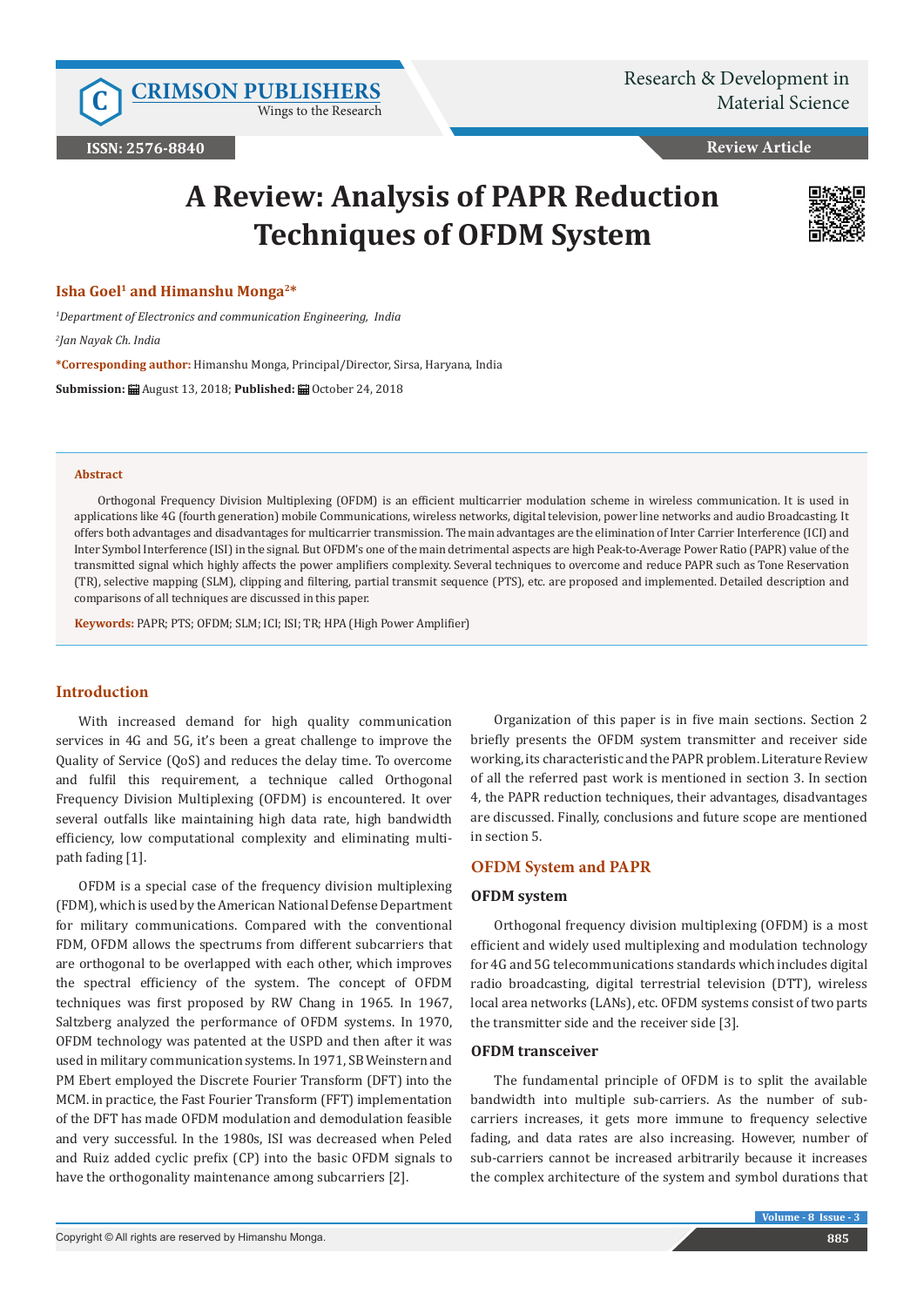make transmission more sensitive to the time incoherence of the channel.

The problem of the intricate design of the system was handled by Weinstein and Ebert with the implementation of OFDM modulation

by Inverse Discrete Fourier Transform (IDFT) and demodulation by Discrete Fourier Transform (DFT). To illustrate this considers one OFDM symbol with N different subcarriers and assume that s(t) is sampled at every time interval Ts=N (Figure 1).



#### **OFDM system transmitter**

The incoming serial data is the information that needs to be transmitted through the channel using OFDM system. The serial data is converted into N different parallel data streams by using serial to parallel converter. These symbols can be modulated by using different modulation techniques and given to the IFFT block as an input [3]. IFFT block gives the digital time domain signal for the given input, and this parallel data is converted into serial data by using parallel to serial converter. The cyclic prefix is introduced between two OFDM symbols to cancel the effect of ISI due to channel dispersion. Now this digital time signal is converted into real time waveform with the use of digital to analog converters. The available baseband signal is up converted to an RF pass band signal with the use of a mixer or modulators.

#### **Channel model**

The phenomenon of noise and multipath environment can be predicted by using channel model. Generation of noise can be done by adding few random data to the OFDM symbol and multipath environment can be generated by adding attenuated and delayed copies of the OFDM signal.

#### **OFDM receiver**

At the receiver end, the received OFDM signal is down converted using the demodulator and sampled with analog-to-digital converters to obtain the digital time domain signal. The digital time domain signal is demodulated by using FFT, and the data that is transmitted can be extracted by using symbol demapper [4] (Figure 2).



# **Characteristics**

OFDM has several features which attract developers to design various standard applications. Even OFDM exhibits numerous advantages over the family of conventional serial modem schemes which are as follows:

A. Implementation complexity: The complexity is significantly lower comparing to the single carrier system for a specified delay spread.

B. Robustness against narrow band interference: An

interferer can destroy the communication link in single carrier while a small number of sub carrier get affected in multicarrier.

C. Spectral efficiency: The behavior of orthogonality accommodated a large number of sub carrier in a very narrow spectral region thus increases the spectral efficiency.

D. Immunity against frequency selective fading: Each subcarrier has narrow bandwidth in comparison to overall bandwidth of the signal. It converts a frequency selective fading channel into several nearly flat fading channels.

**Volume - 8**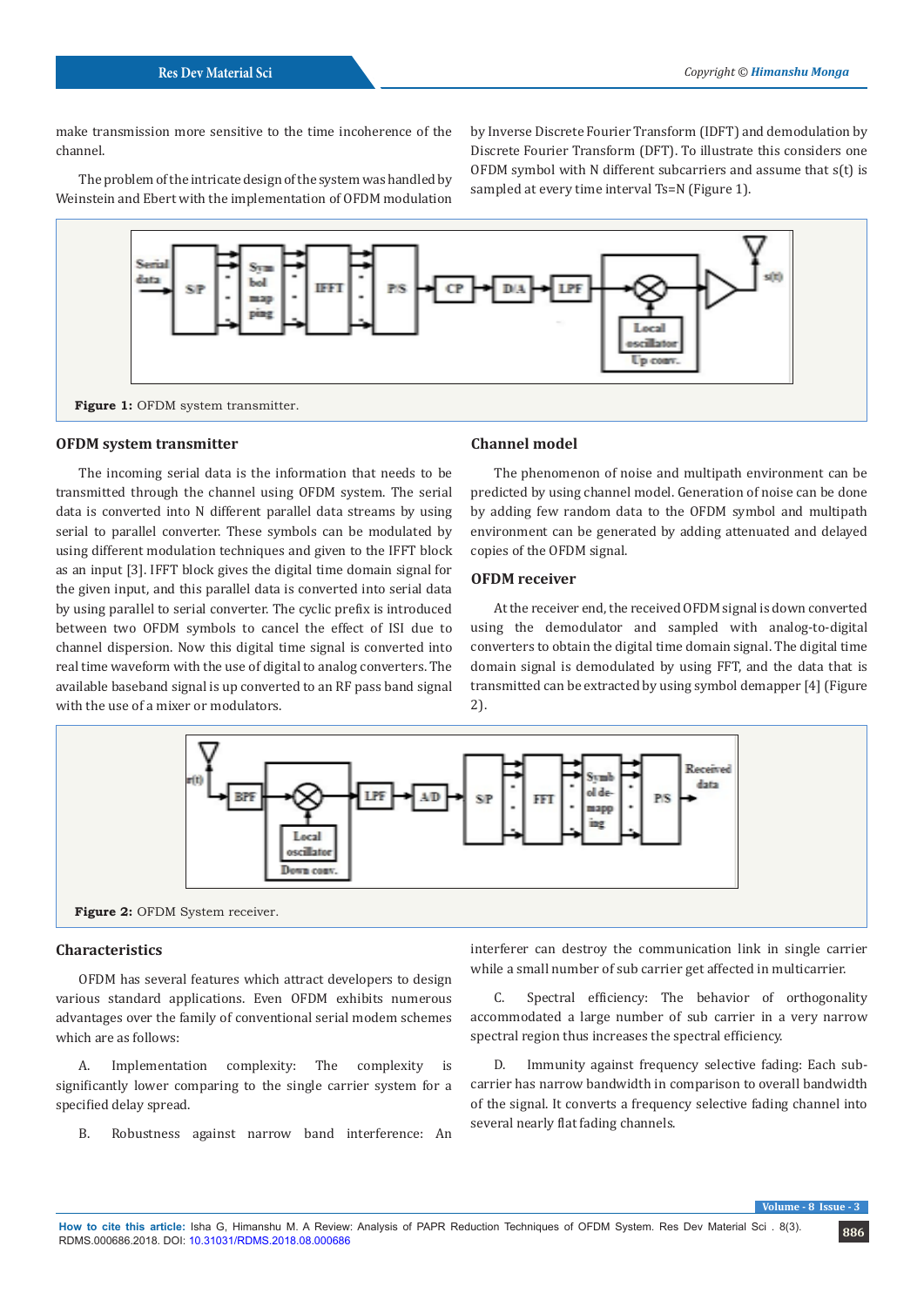## **PAPR**

The transmitted signal of OFDM exhibits a high peak power when added in the same phase at IFFT. When these signals excite the nonlinear characteristics of the HPA, it causes out-of-band radiation, which further distorts the signals in adjacent bands and its regions. This high peak power reduces the efficiency of HPA and degrades the performance of the OFDM system. To estimate the distortion which is caused by nonlinearity, a well-known parameter used is PAPR.

The PAPR of OFDM continuous time baseband transmitted signal x(t) is represented as the ratio of maximum instantaneous

power to average power. Its equation is:  
\n
$$
PAPR = \left\{\n\begin{array}{c}\n\text{max} \left|\left|d[n]\right|^2\right| \\
\text{max} \left|\left|d[n]\right|^2\right|\n\end{array}\n\right\}
$$
\nThe major effects of high PAPR = 
$$
\left\{\n\begin{array}{c}\n\text{max} \left|\left|d[n]\right|^2\right| \\
\text{min} \left|\left|d[n]\right|^2\right|\n\end{array}\n\right\}
$$

The major effects of high PAPR are  $\left\{ E \left\{ \left| d \left[ n \right] \right|^2 \right\} \right\}$ 

- A. Increased complexity in the ADC and DAC.
- B. Reduced efficiency of RF (radio frequency) amplifiers [5].

# **Literature Review**

To the research, different literature and work has been reviewed. Lee & Kim [6], proposed scheme uses clipping operation to achieve enhanced PAPR reduction of OFDM signals. Since the peak regrowth of signal is mitigated by adaptively modifying the CT, the proposed scheme can effectively enhance the PAPR reduction performance and also reduce the number of iterations. Wang & Luo [7] investigates. A convex optimization technique to dynamically modify the filter response in an ICF procedure which reduce the PAPR of OFDM symbols. Also, in March 2011 author Jeon [8] used the similarity among the required signals generated in PTS to develop a new algorithm which achieves low computational complexity compared to that of a conventional PTS algorithm.

Chen Ye [9], developed a modified SLM scheme with reduced complexity for decreasing PAPR is proposed. This scheme performs the addition of mapped signal sequences to OFDM signal sequences. Li & Wang [10], proposed two low-complexity SLM schemes. Although the proposed architectures have certain PAPR performance losses when compared to the traditional SLM scheme but have lower complexities and their BER performances are exactly the same as the traditional SLM scheme.

## **PAPR Reduction Techniques**

The PAPR reduction includes many techniques, and it's dependent on various factors such as Spectral efficiency, Reduction Capacity, increasing of Transmit signal power, loss in data rate, Computation Complexity, increase in BER, Peak Reduction Carrier. The PAPR reduction techniques have been proposed in order to reduce the PAPR [11] as much as possible. Some of them are:

#### **Clipping and filtering**

- 1. Coding
- 2. Partial Transmit Sequence (PTS)
- 3. Selected Mapping (SLM)
- 4. Tone Reservation (TR)
- 5. Tone Injection (TI)
- 6. Active Constellation Extension (ACE)
- 7. Companding

# **Clipping and filtering**

This is the simplest technique used for a PAPR reduction [12,13]. In this technique the amplitude of the input signal is frozen to a definite value. Suppose x[n] represent the input signal, and the clipped version of  $x[n]$  is denoted by  $x_c[n]$ , so expression is defined as:

$$
x_c[n] = \begin{cases} -Ax[n] \le -A \\ x[n] |x[n]| \le A \end{cases}
$$
  
Where, A is the clipping level. 
$$
Ax[n] \ge A
$$

**Advantages:** 

- A. This is a Simple approach.
- B. Have high PAPR reduction capability.
- C. No side information is required.
- D. No change at receiver side.

#### **Drawbacks:**

- A. Introduce more distortion.
- B. Degrade BER performance.

#### **Coding**

In the coding technique, some code words are used to minimize or reduce the PAPR of the signal. It does not cause any distortion and no out-of-band radiation production, [1] but it has a drawback of reduced bandwidth efficiency as the data rate is reduced. It also suffers from complexity issues, because it requires large memory for finding the best codes and to store large lookup tables, especially for a large number of subcarriers [1,14].

# **Advantages:**

- A. Have less distortion.
- B. High PAPR reduction capability.
- C. No side information is required.

# **Drawbacks**:

- A. The complexity is very high.
- B. Data rate loss.
- C. Require modification in both Tx and Rx.

## **Active constellation extension (ACE)**

In ACE, for reducing PAPR in a particular block, some outer signal constellation points in each block are extended outside of the constellation [15].

 $V$ **Volume**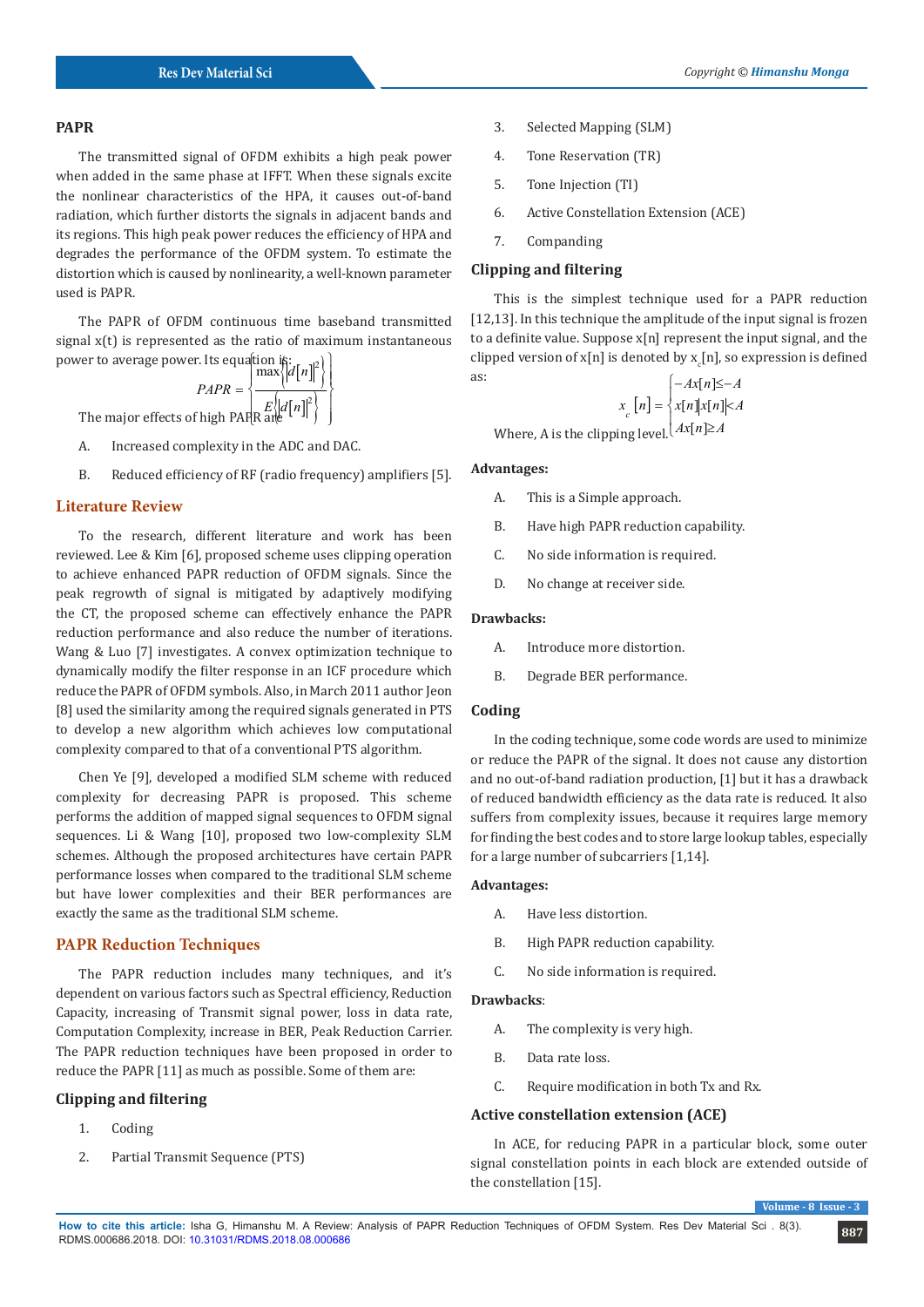### **Advantages:**

- A. It is transparent to receiver.
- B. There is no loss of data rate.
- C. No side information is required.
- D. Less distortion of the original signal. Drawbacks:

E. Require addition operations after FFT operation in receiver.

# **Tone reservation (TR)**

TR works by reserving a few tones within the transmitted bandwidth and assign them appropriate values [14].

#### **Advantages:**

A. No distortion is introduced to the data bearing tones

B. No side information is required.

## **Drawbacks:**

A. Increase in the average energy per bit, which might reduce the BER performance improvement.

B. Loss of spectral efficiency due to tone reservation.

# **Selected mapping (SLM)**

In SLM, from the original data block several candidate data blocks are generated and the one with lowest PAPR is transmitted. At the receiver the reverse operation is performed to recover the original data block [15,16].

## **Advantage:**

- A. No distortion is introduced.
- B. Independent of number of carriers.

# **Drawback:**

- A. Side information is required.
- B. Degrade BER performance.

## **Partial transmit sequences (PTS)**

The original data block i s

partitioned into V disjoint sub blocks. The subcarriers present in each of these sub blocks are rotated by the equal phase factor, so the PAPR of the combination is minimized. Also, the reverse operation is performed at the receiver, to recover the original data block [17-19].

# **Advantage:**

- A. Less distortion is introduced.
- B. Less complex.

#### **Drawbacks:**

A. Side information is required.

- B. Degrade BER performance.
- C. Involve complex vector sums at Tx.

## **Companding**

In Companding technique, we enlarge the small signals while compressing the large signals so that the immunity of small signals from noise will increase. This compression is carried out at the transmitter end after the output is taken from IFFT block. Compression of the signal reduces high peaks, so in this way PAPR reduction of input signal takes place [20].

**Advantage:** Less distortion is introduced.

**Drawback:** Loss of data rate.

#### **Tone injection (TI)**

The TI technique, basic idea is to increase the constellation size so each point present in the original constellation could be mapped into various equivalent points. In an original constellation point, the equivalent constellation points are added so PAPR reduced. The calculation of the sub-carrier time domain signals also gives lowered PAPR [20].

**Advantage:** No data rate loss.

**Drawback:** Require modulo-D addition, after an FFT operation in the receiver.

# **Conclusion and Future Scope**

In this paper, we have analyzed and compared eight PAPR reduction techniques. Among above analyzed techniques, it was found out that from present techniques no technique is fully effective in reduction of PAPR and is the best for the OFDM system. As before choosing the appropriate PAPR technique, various other factors like maintaining data rate, computational complexity, BER, signal power should also be taken into acknowledgement. So, it is suggested to propose peak to average power ratio (PAPR) reduction scheme and design a network/model supporting it for OFDM systems after comparing existing conventional methods..

# **References**

- 1. <http://www.ni.com/en-in/innovations.html>
- 2. [Litwin, Louis, Pugel, Michael \(2001\) The principles of OFDM. RF Signal](https://pdfs.semanticscholar.org/219c/68521dc18995db46c8e68f689fa11a24c489.pdf) [Processing, pp. 30-48.](https://pdfs.semanticscholar.org/219c/68521dc18995db46c8e68f689fa11a24c489.pdf)
- 3. [Yao Y, Ma S, Hu J \(2013\) A PAPR reduction scheme with residue number](https://jwcn-eurasipjournals.springeropen.com/articles/10.1186/1687-1499-2013-156) [system for OFDM. EURASIP Journal on Wireless Communications and](https://jwcn-eurasipjournals.springeropen.com/articles/10.1186/1687-1499-2013-156) [Networking, pp. 1-11.](https://jwcn-eurasipjournals.springeropen.com/articles/10.1186/1687-1499-2013-156)
- 4. [Bingiham J \(1990\) Multicarrier modulation for data transmission: an](https://ieeexplore.ieee.org/document/54342) [idea whose time has come. IEEE Commun Mag 28\(5\): 5-14.](https://ieeexplore.ieee.org/document/54342)
- 5. [Han SH, Lee JH \(2005\) An overview of peak-to-average power ratio](https://ieeexplore.ieee.org/document/1421929) [reduction techniques for multicarrier transmission. IEEE Wirel Commun](https://ieeexplore.ieee.org/document/1421929) [12\(2\): 56-65.](https://ieeexplore.ieee.org/document/1421929)
- 6. [Lee BM, Kim Y \(2013\) An adaptive clipping and filtering technique for](https://link.springer.com/article/10.1007/s00034-012-9512-0) [PAPR reduction of OFDM signals. Circuits, Systems and Signal Processing](https://link.springer.com/article/10.1007/s00034-012-9512-0) [32\(3\): 1335-1349.](https://link.springer.com/article/10.1007/s00034-012-9512-0)

**Volume - 8**